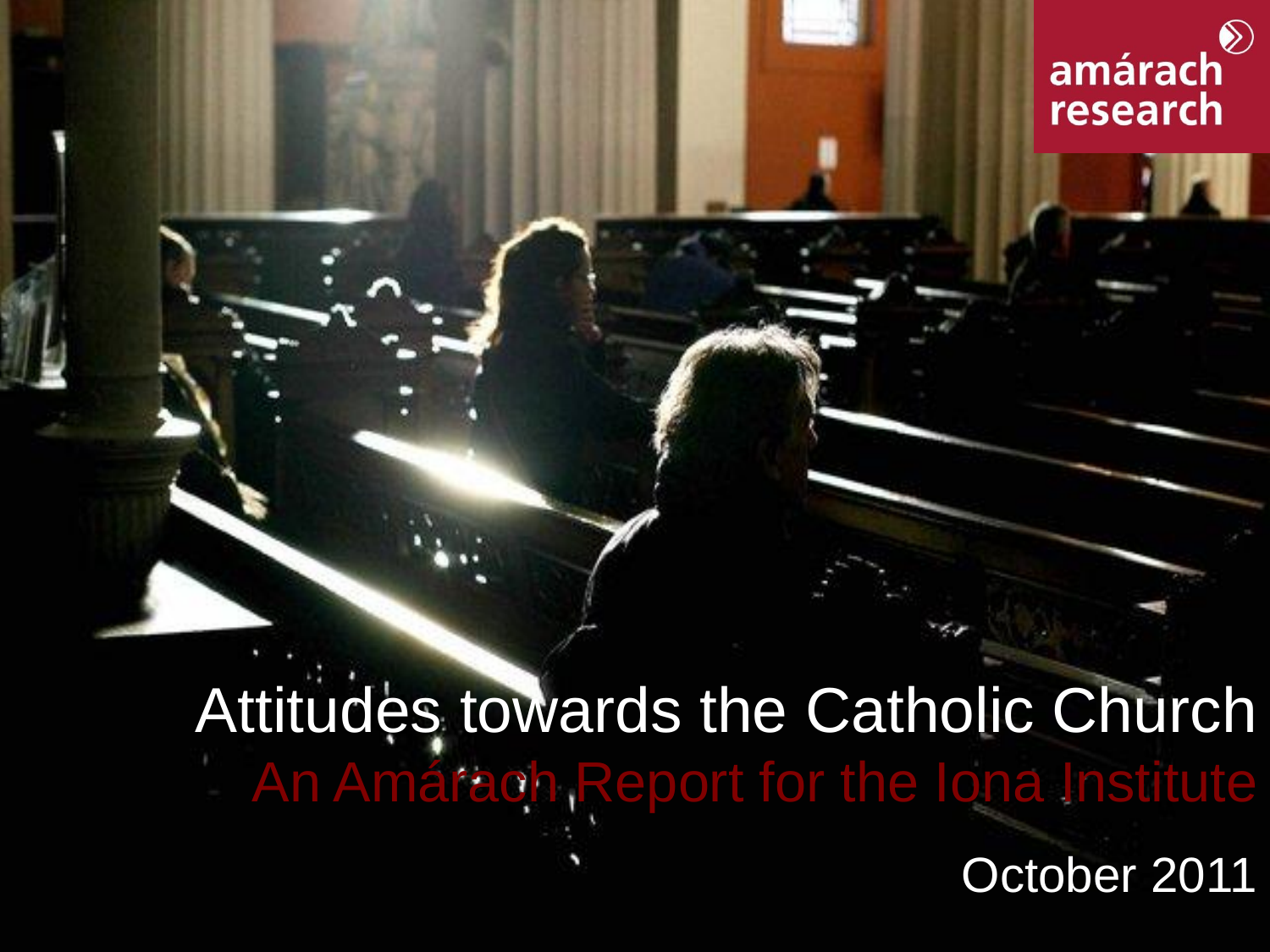



- **The Catholic Church in Ireland** has been the subject of considerable criticism in recent years.
- **The Iona Institute commissioned** a survey of Irish attitudes towards the Catholic Church to guage the impact of recent reports.
- **This report summarises the main** findings, and are based a nationwide survey of 1,000 Irish people in September 2011, using the Amárach Research omnibus service.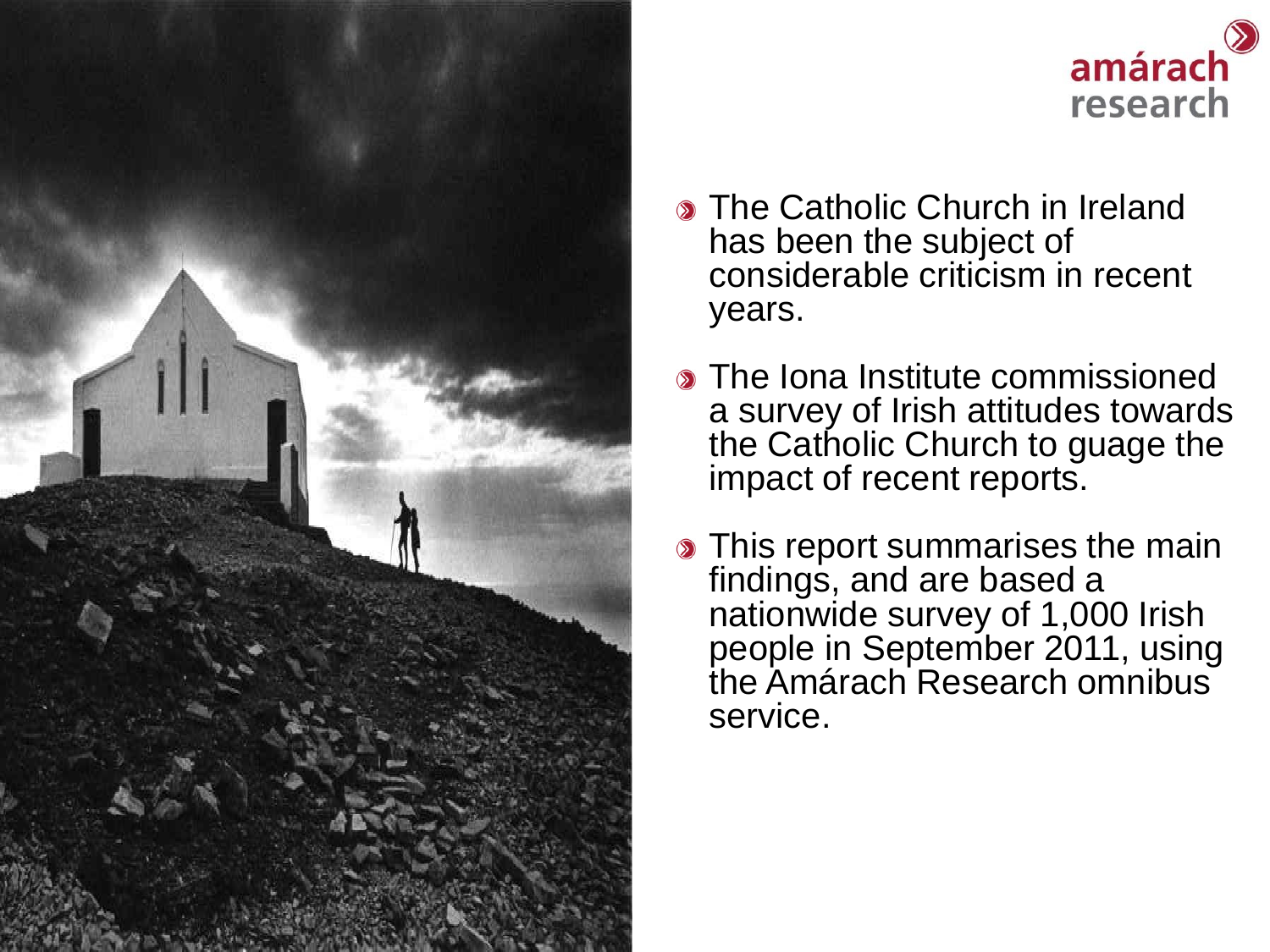

## Catholics in Ireland



**Source:** Amárach Research, September 2011

Q. What is your religion?

Q. If Catholic: When was the last time you attended Mass?

- **3** 7 in 10 Irish adults describe themselves as Catholic, including the majority of those aged 15-24.
- Just under half of all Catholics attend Mass on a weekly or monthly basis.

|                   | $\frac{1}{2}$<br><b>Catholic</b> | $\frac{1}{2}$<br><b>Past</b><br><b>Week</b> |
|-------------------|----------------------------------|---------------------------------------------|
| <b>All Adults</b> | 69                               | 30                                          |
| $15 - 24s$        | 58                               | 16                                          |
| 25-34s            | 63                               | 17                                          |
| 35-44s            | 71                               | 20                                          |
| 45-54s            | 76                               | 31                                          |
| $55+$             | 77                               | 52                                          |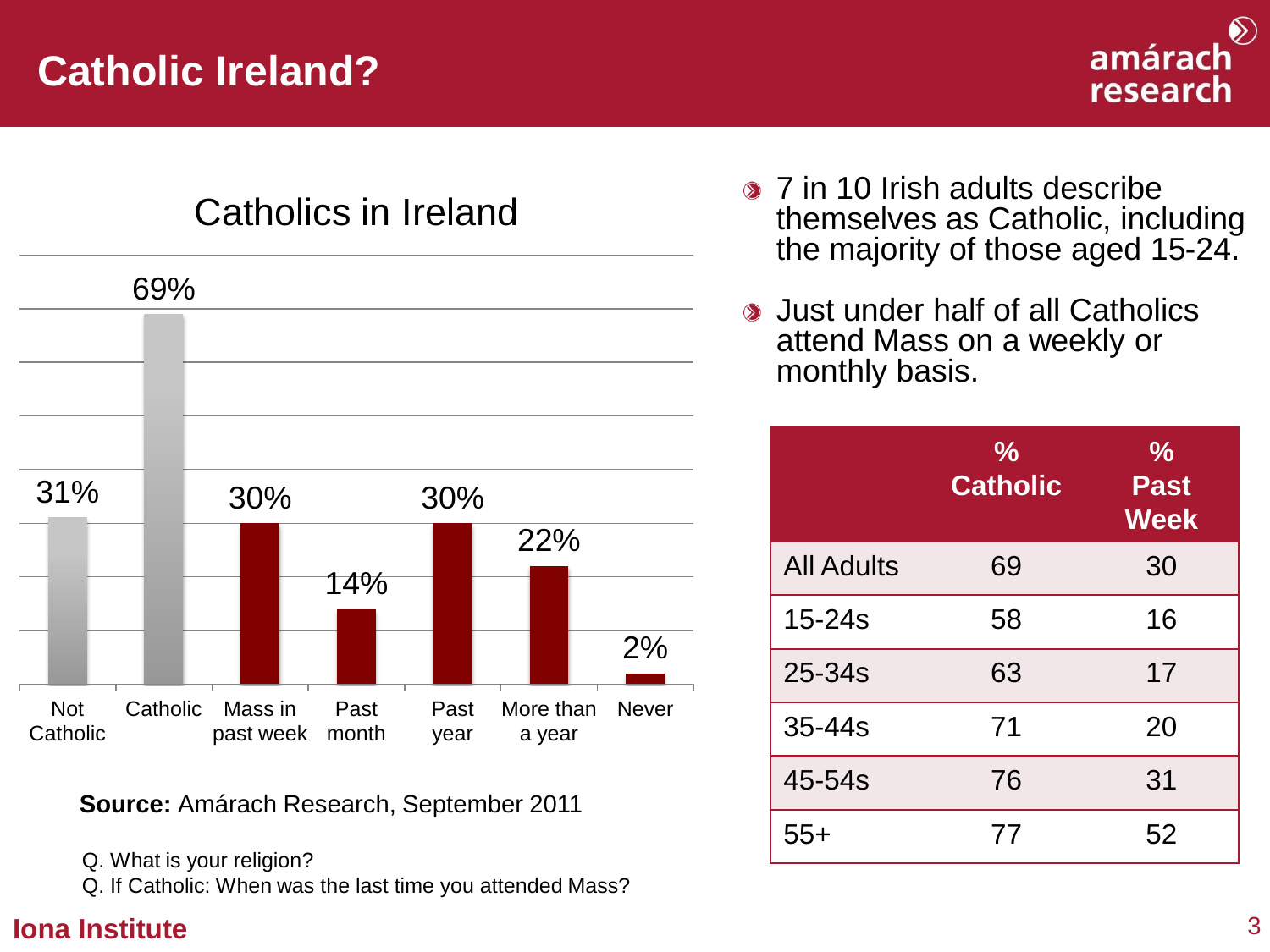## **Out of Favour**





Views on Catholic Church

**Source:** Amárach Research, September 2011

Q. When you think about the Catholic Church in Ireland is your view favourable or unfavourable?

- Middle aged Irish people have the most unfavourable view of the Catholic Church.
- **Indeed, only 27% of all Catholics** have a favourable view of the Church at present.

|                   | $\frac{0}{0}$<br><b>Favourable</b> | $\frac{0}{0}$<br><b>Unfavourable</b> |
|-------------------|------------------------------------|--------------------------------------|
| <b>All Adults</b> | 24                                 | 47                                   |
| $15 - 24s$        | 14                                 | 48                                   |
| 25-34s            | 18                                 | 46                                   |
| 35-44s            | 18                                 | 54                                   |
| 45-54s            | 19                                 | 58                                   |
| $55+$             | 55                                 | 44                                   |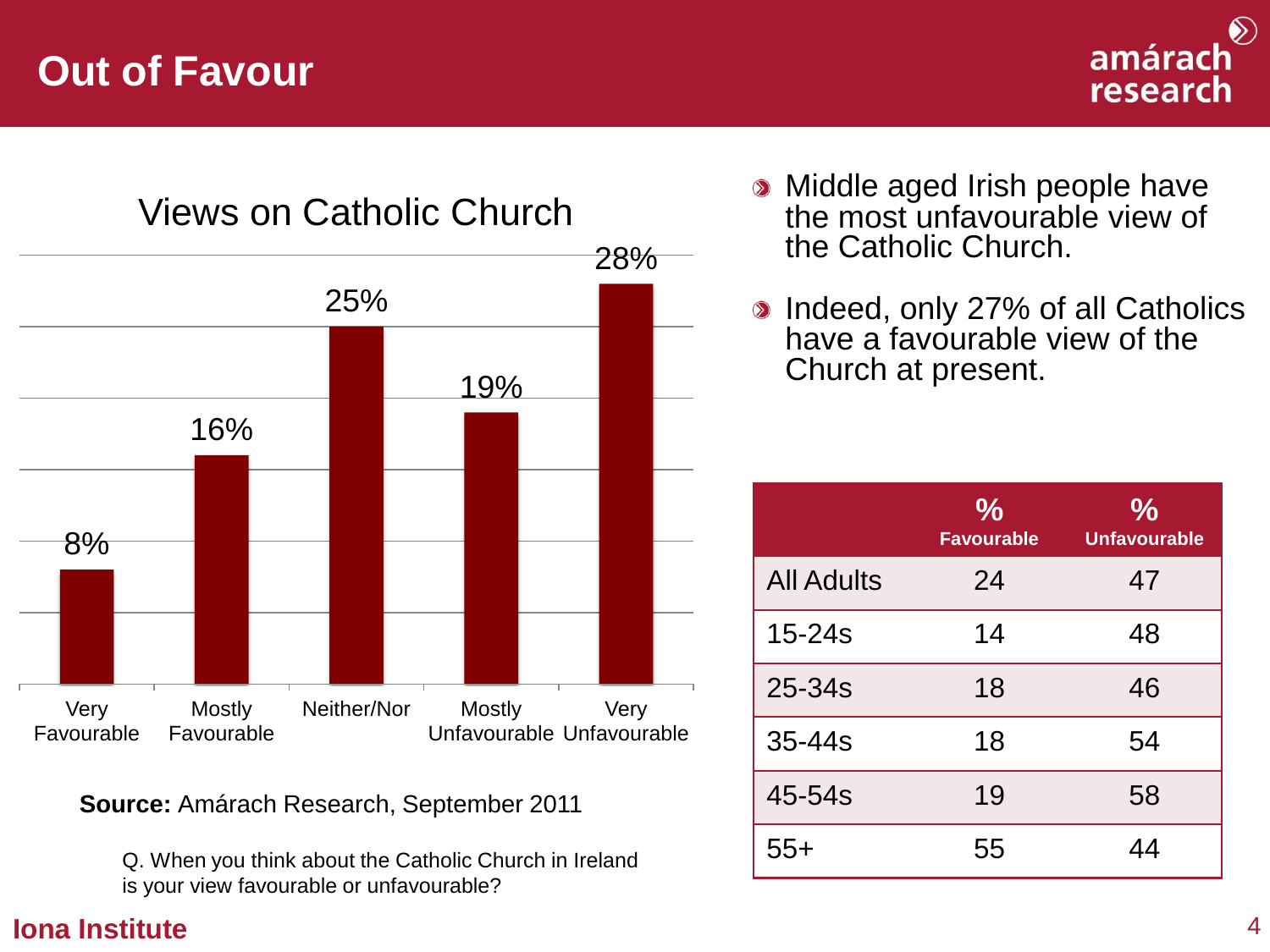## **Loss of Trust**



## Abuse of Trust



#### **Source:** Amárach Research, September 2011

Asked if 'unfavourable':

Q. What are some of the reasons why you say you have an unfavorable opinion of the Catholic religion?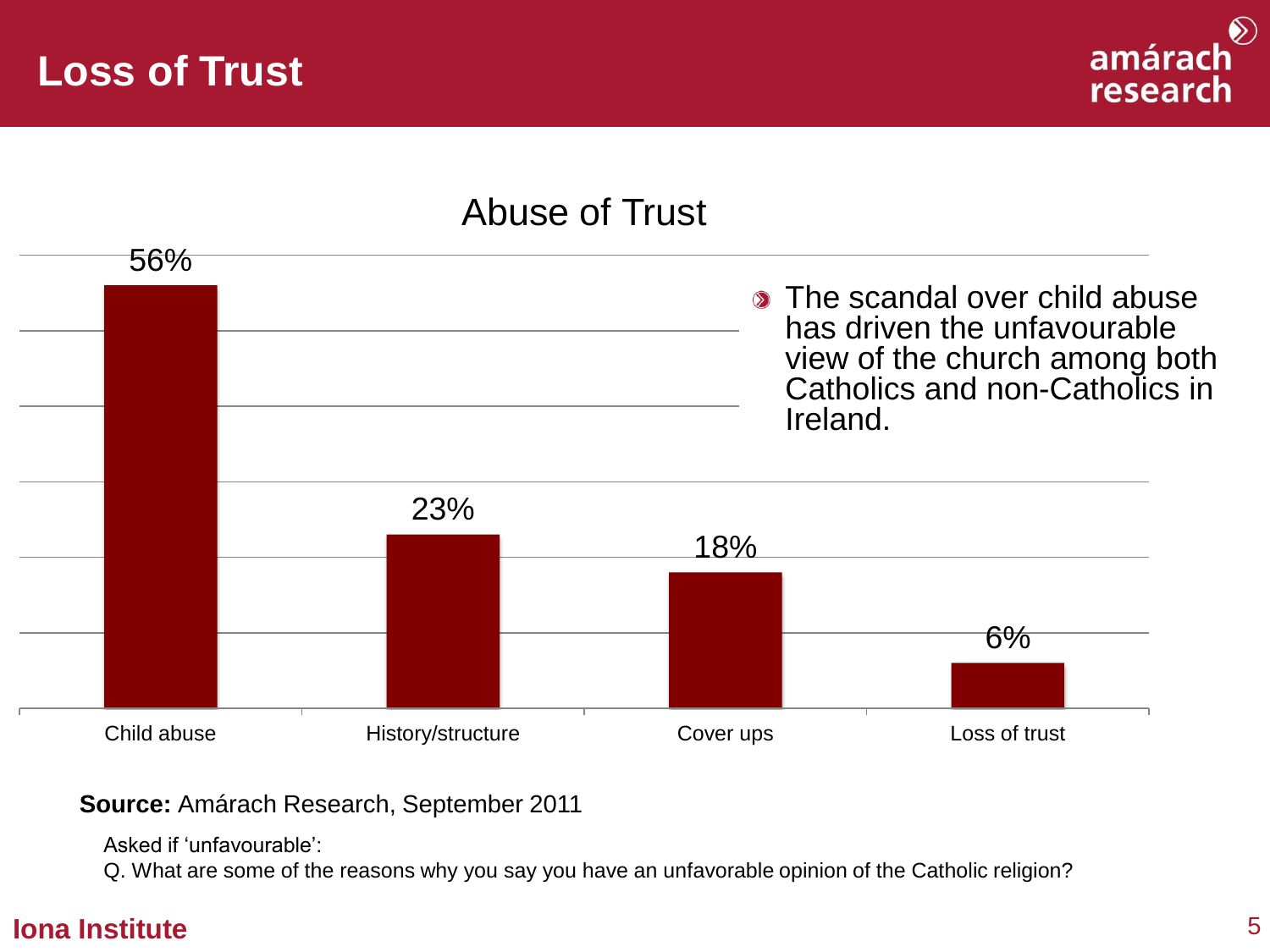## **Catholic Teachings**



## Catholic Teachings Still of Benefit



**Source:** Amárach Research, September 2011

Q. To what extent do you agree or disagree with the statement: Despite the scandals, Catholic teachings are still of benefit to Irish society

- Women are more likely to agree than men that Catholic teachings are still of benefit to Irish society (50% vs 43%).
- **Almost half of the general public** believe Catholic teachings are of benefit to society.

|                   | $\frac{1}{2}$<br><b>Agree</b> | $\frac{1}{2}$<br><b>Disagree</b> |
|-------------------|-------------------------------|----------------------------------|
| <b>All Adults</b> | 46                            | 31                               |
| $15 - 24s$        | 33                            | 43                               |
| 25-34s            | 36                            | 34                               |
| $35 - 44s$        | 40                            | 38                               |
| 45-54s            | 58                            | 32                               |
| $55+$             | 67                            | 15                               |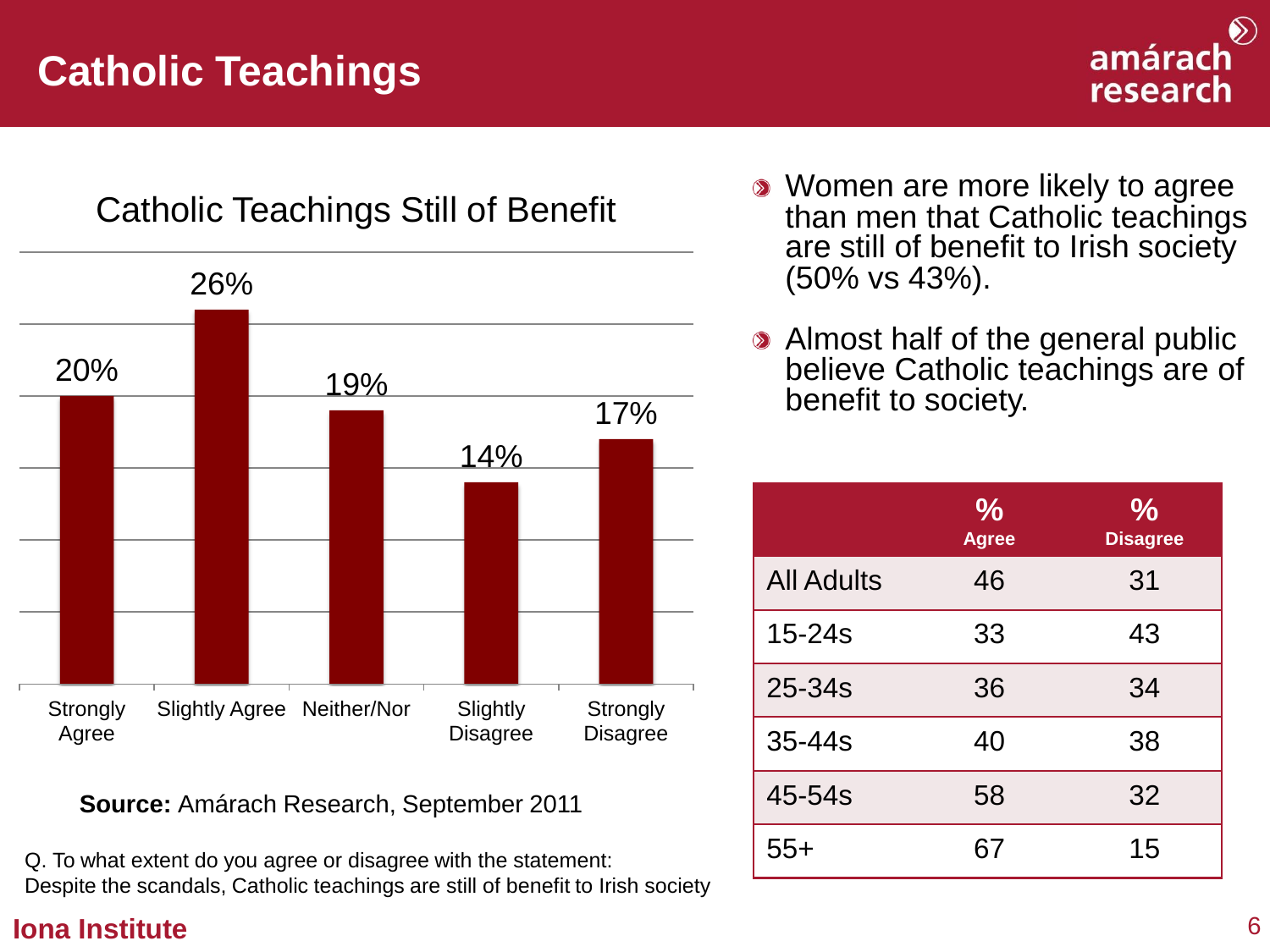

Better Off Gone?



**Source:** Amárach Research, September 2011

Q. To what extent do you agree or disagree with the statement: I would be happy if the Catholic Church disappeared from Ireland completely

- **Although attitudes are generally** unfavourable towards the Catholic Church in Ireland right now, it is clear that only a minority would welcome its disappearance from Ireland.
- Men are more negative (27%  $\bigotimes$ agree) than women (18%).

|                   | $\frac{0}{0}$<br><b>Agree</b> | $\frac{0}{0}$<br><b>Disagree</b> |
|-------------------|-------------------------------|----------------------------------|
| <b>All Adults</b> | 23                            | 51                               |
| $15 - 24s$        | 31                            | 41                               |
| 25-34s            | 29                            | 42                               |
| $35 - 44s$        | 25                            | 44                               |
| 45-54s            | 19                            | 57                               |
| $55+$             | 12                            | 65                               |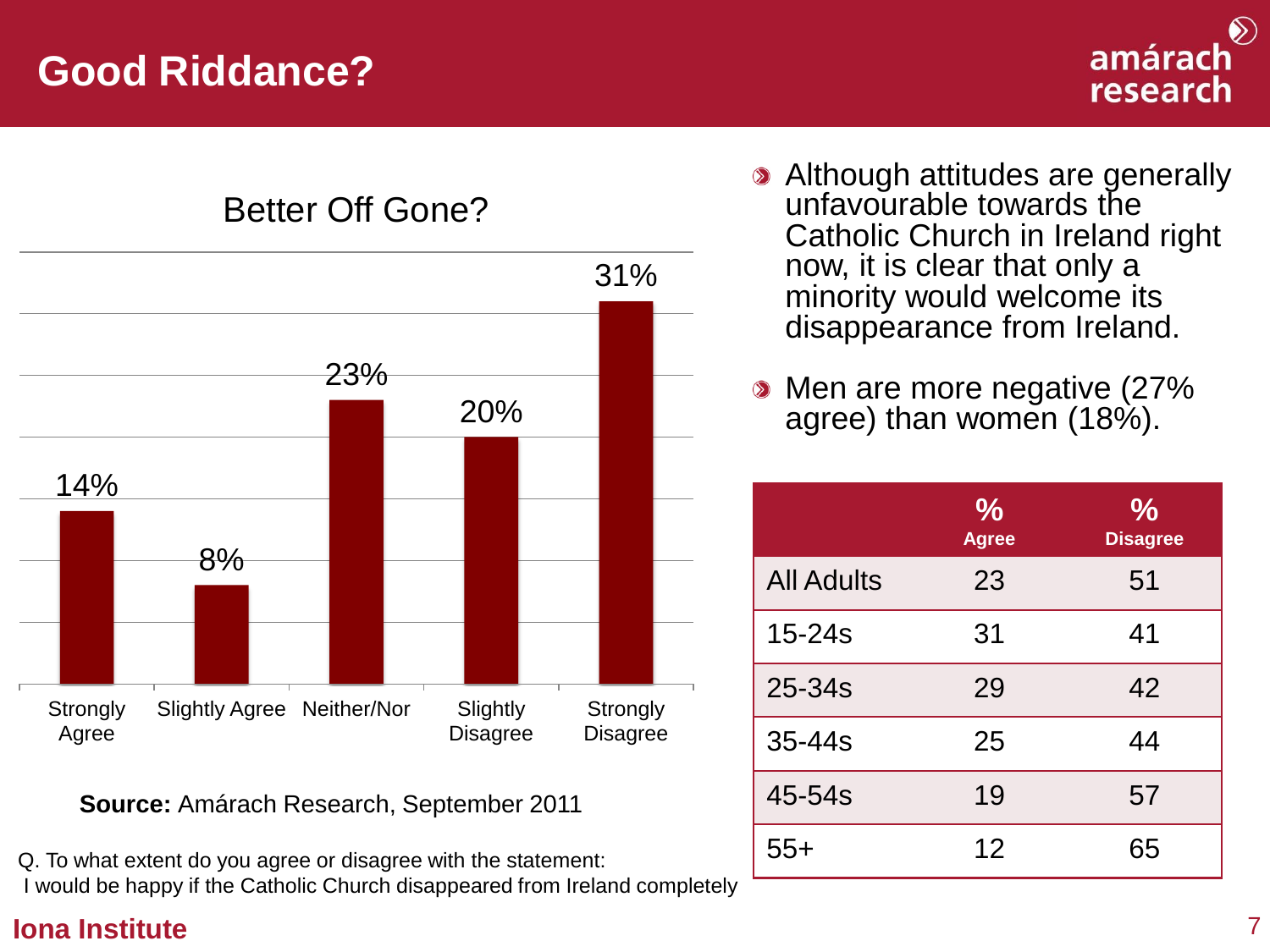**Hostility**





**Source:** Amárach Research, September 2011

Q. To what extent do you agree or disagree with the statement: I believe the Government is excessively hostile towards the Catholic Church

- **One in five consider the** Government to be excessively hostile towards the Catholic Church.
- Almost a third of weekly Mass- $\bigotimes$ goers believe the Government is excessively hostile towards the Church.

|                   | $\frac{1}{2}$<br><b>Agree</b> | $\frac{1}{2}$<br><b>Disagree</b> |
|-------------------|-------------------------------|----------------------------------|
| <b>All Adults</b> | 20                            | 40                               |
| $15 - 24s$        | 12                            | 41                               |
| 25-34s            | 17                            | 38                               |
| $35 - 44s$        | 19                            | 45                               |
| 45-54s            | 20                            | 47                               |
| $55+$             | 28                            | 34                               |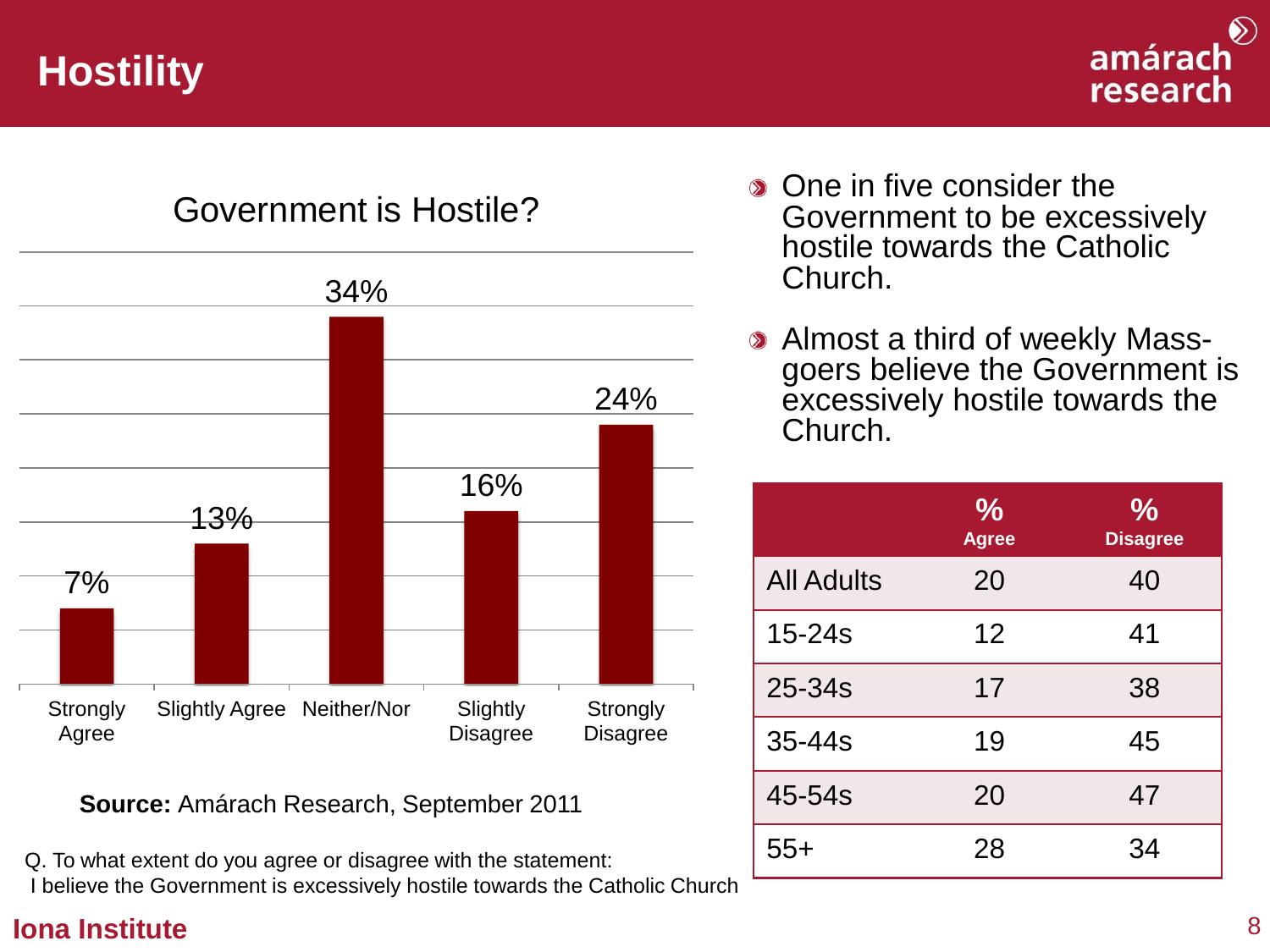

### Percentage of Irish Priests



**Source:** Amárach Research, September 2011

\* Source: John Jay College of Criminal Justice

\*\* Includes 18% who estimated over 50%

Q. In your opinion, approximately what percentage of Irish priests are guilty of child abuse?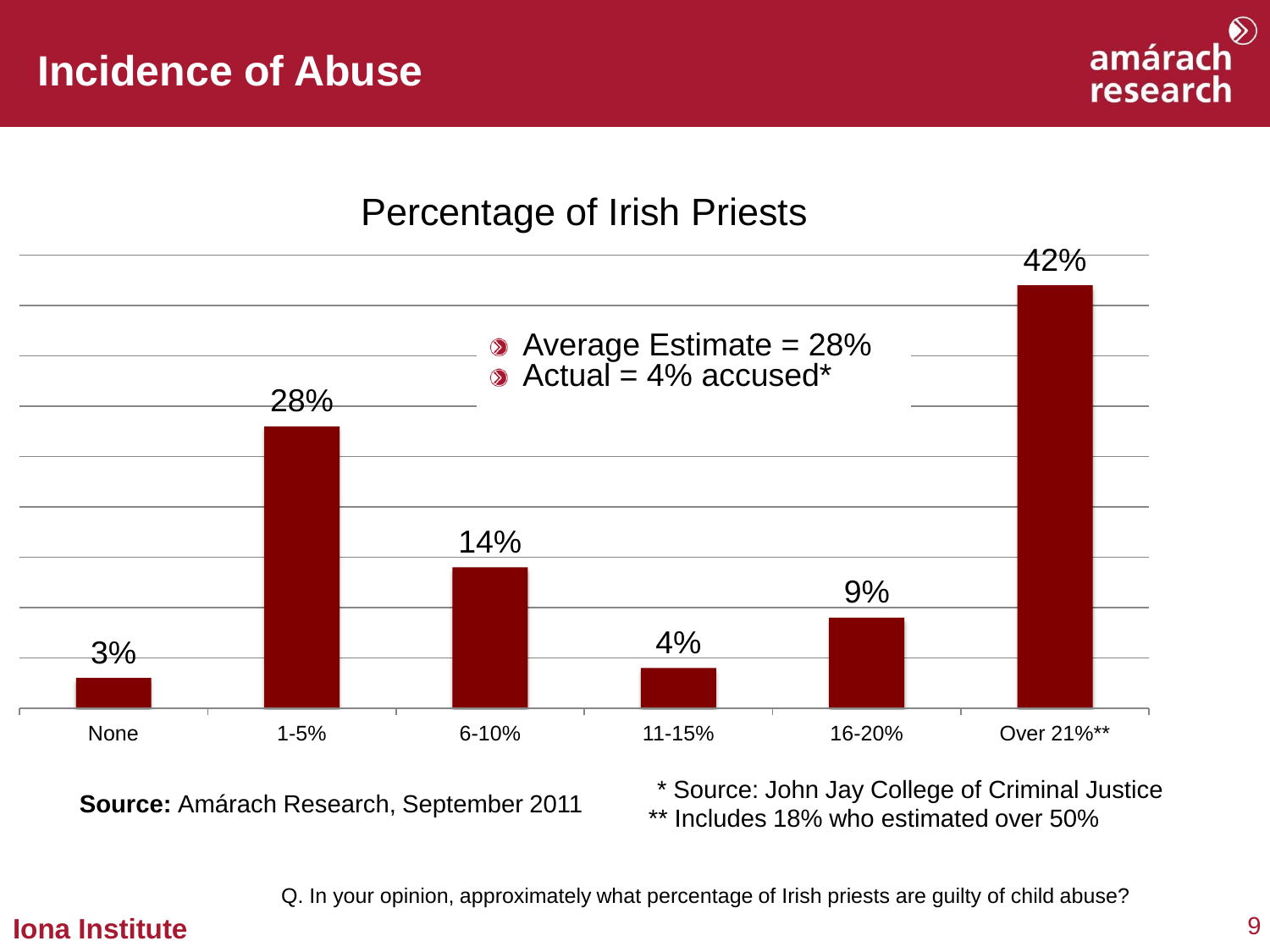

- **The Catholic Church in** Ireland has been through an unprecedented crisis in recent years.
- **The impact of that crisis on** the values and beliefs of Irish Catholics has been profound.
- **•** Although the impact has been mostly negative – as reported in our research – there remain other, positive attitudes towards the Church as well.

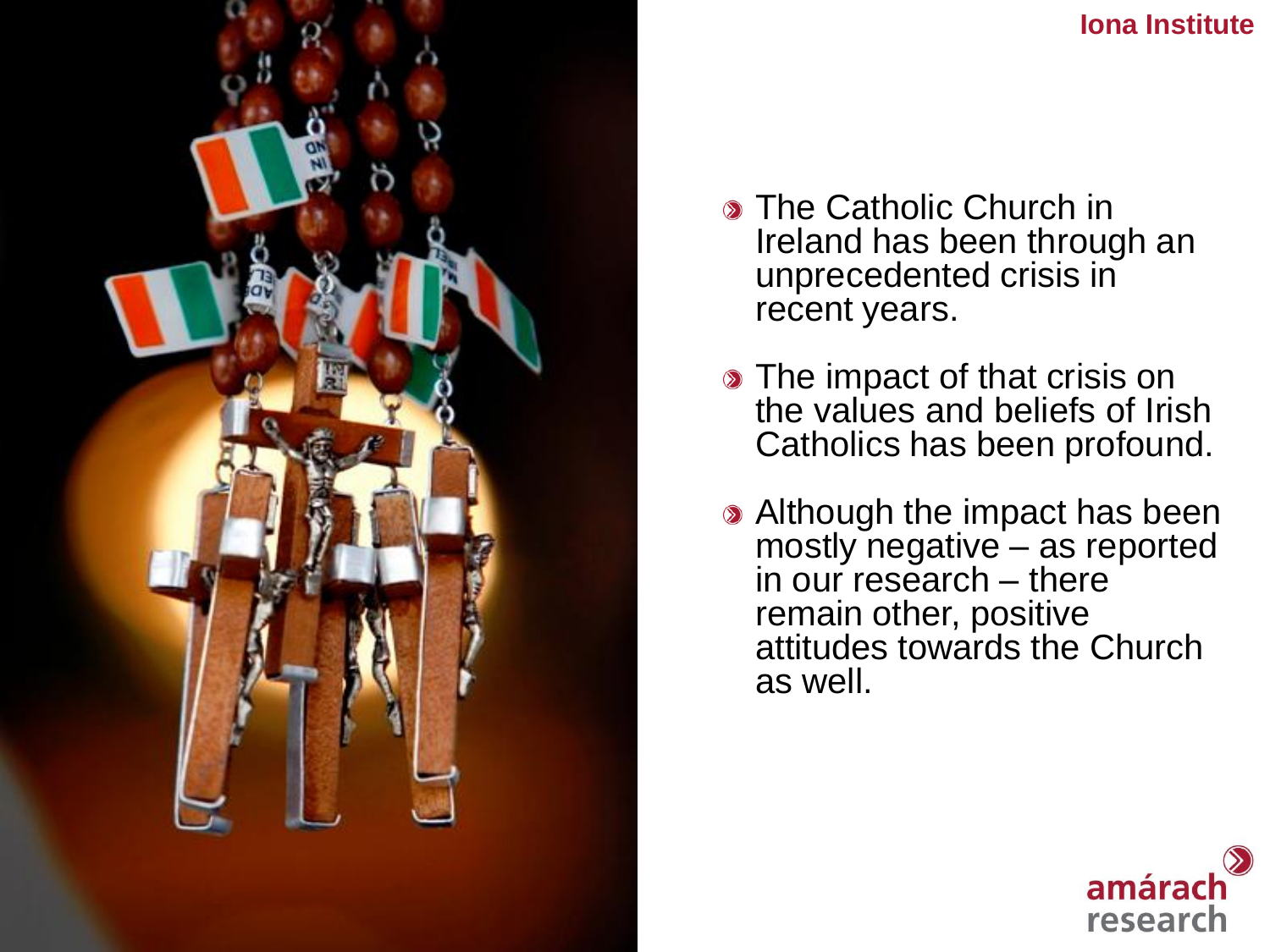## Questions used in Survey:

#### **Iona Institute**

| When you think about the Catholic Church in Ireland is your view (rotate first four): |  |
|---------------------------------------------------------------------------------------|--|
|---------------------------------------------------------------------------------------|--|

- Very favourable
- Mostly favourable
- Mostly unfavourable
- Very unfavourable
- Neither favourable nor unfavourable
- Don't know

2. If answer to question 1 is 'very or mostly unfavourable' than ask: What are some of the reasons why you say you have an unfavorable opinion of the Catholic religion? (Open-ended)

- 3. To what extent do you agree or disagree with the following statements:
	- [Agree Strongly/Agree Slightly/Neither-Nor/Disagree Slightly/Disagree Strongly]
	- Despite the scandals, Catholic teachings are still of benefit to Irish society
	- I would be happy if the Catholic Church disappeared from Ireland completely
	- I believe the Government is excessively hostile towards the Catholic Church

4. In your opinion, approximately what percentage of Irish priests are guilty of child abuse? (Open-ended but code answer to one of the following):

- None
- 1% to 5%
- 6% to 10%
	- 11% to 20%
- 21% to 30%
	- 31% to 40%
	- 41% to 50%
	- Above 50%
- 5. What is your religion?
	- Roman Catholic
- Church of Ireland
- Islam
- Presbyterian
- **Orthodox**
- Other religion
- No religion

If Roman Catholic ask:

- 6. When is the last time you attended Mass?
- Within the past week
- More than a week but within the past month
	- More than a month but within the past year
	- More than a year
- **Never**

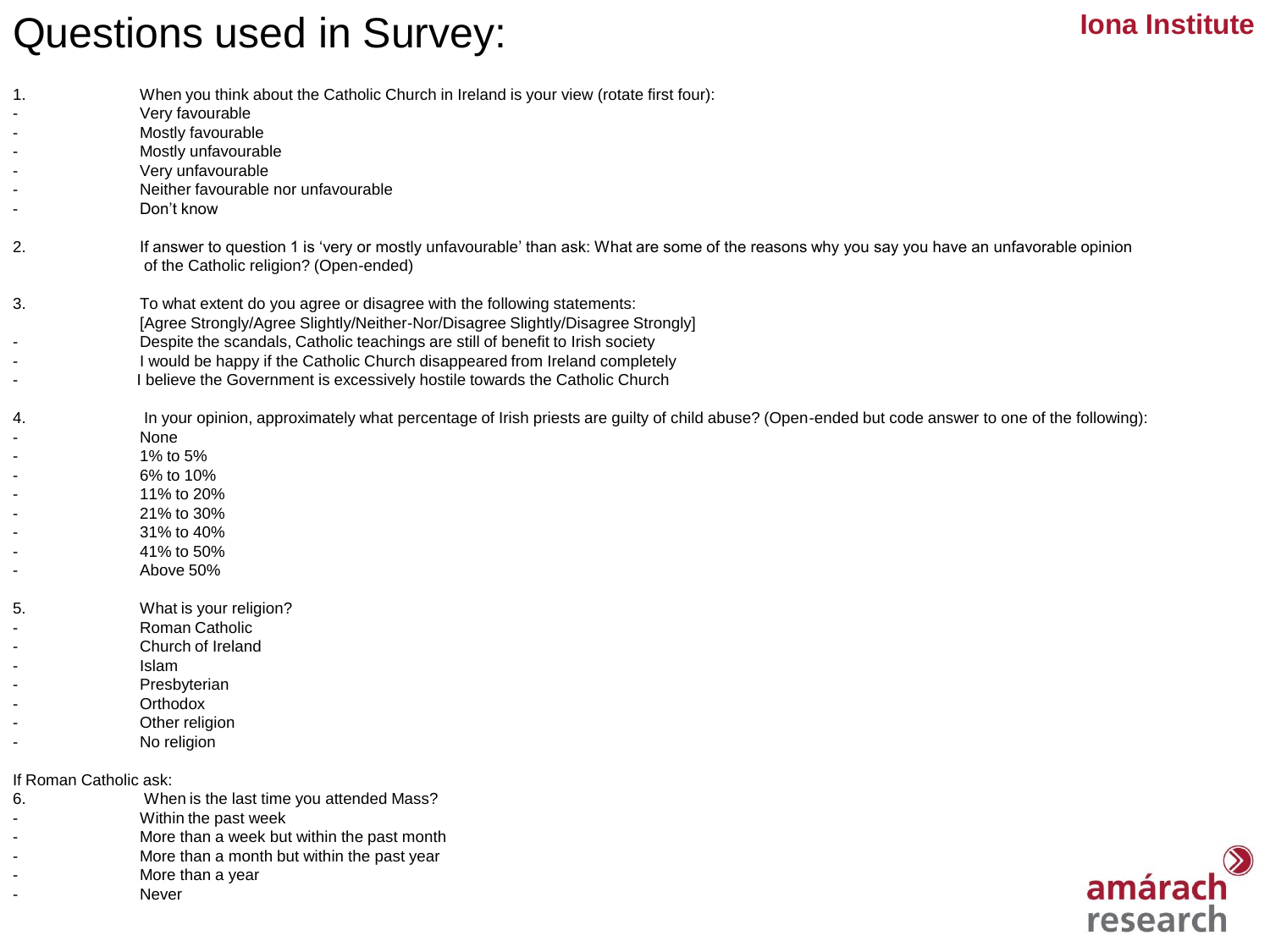#### **Iona Institute**

extreme**money**so tors fool's carried european states getting<br>called<sub>identity</sub> identity doctors countries erspective  $aI_{\text{Wavs}}$ chings table influencing among bosto relative versus<sup>II</sup> fifth perhaps publishe impact . monitor whole n lot comparino ∎dropped asks reasor nature centage <sub>mav</sub> tinancial recorded Cautious united purchase reasonablereport difficult  $Shop$  bigsometimes june points difficulty factordetermining dentists significant vehicles compare or wave drawing  $\partial$ europeans derive better spending ondents<sub>relatedday</sub> berlin

#### **About Amárach Research**

We are an independent market research agency, providing a full range of research services to our Irish and international clients. We have worked with two thirds of Ireland's top 200 companies. Every year we survey over 100,000 people at home and abroad, as well as running hundreds of focus groups.

Our experienced team of directors and executives manage online, face-to-face and cati surveys; as well as qualitative research including focus groups, in-depths and ethnographic studies. We also offer a unique field-only service to universities and international agencies.

Amárach Research is proud to be: